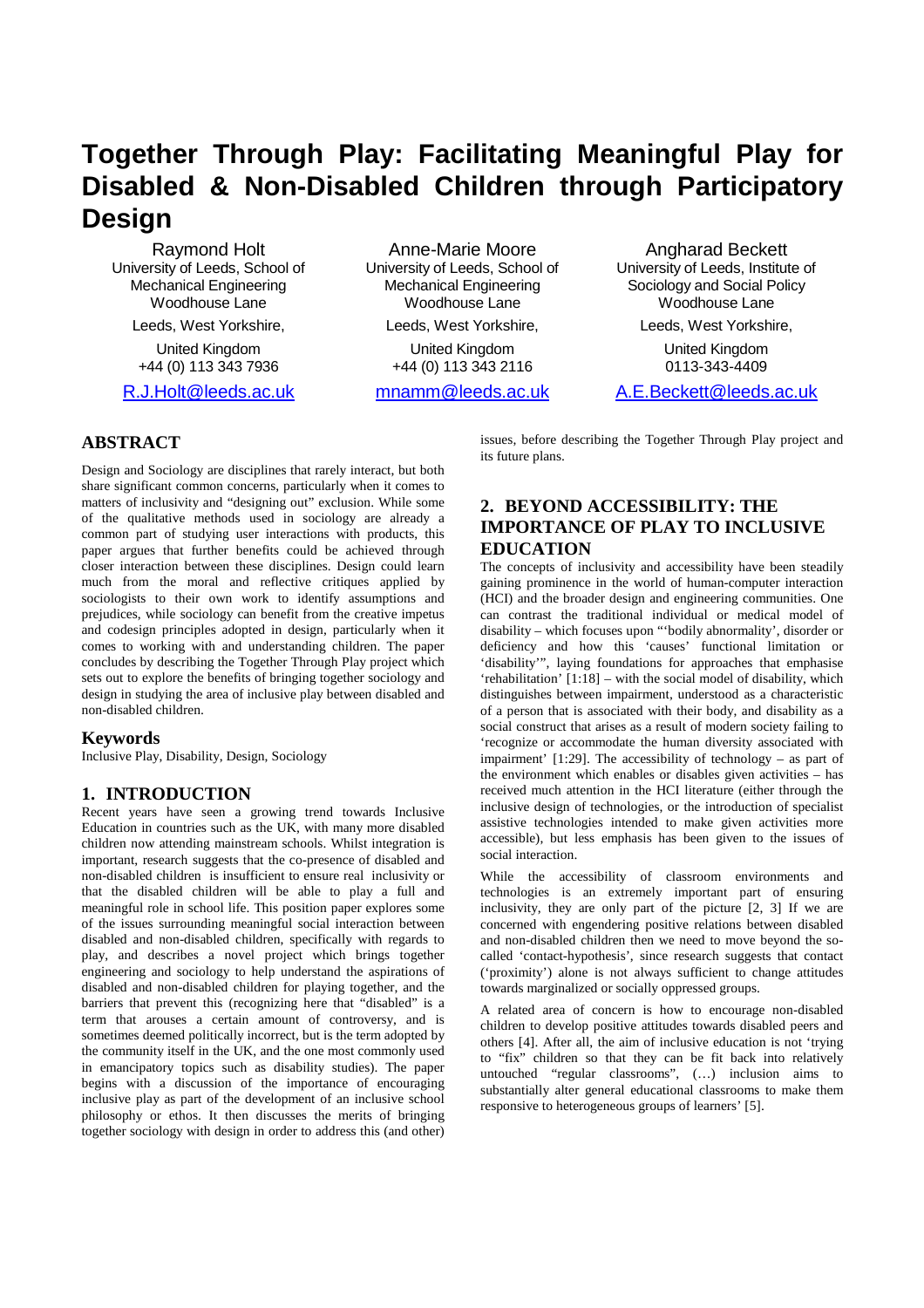Play is recognized as an important element of childhood, and integral to both how children learn and how they form social bonds [6]. This is reflected in Article 31 of the UN Convention on the Rights of the Child: "the right of the child to… engage in play and recreational activities appropriate to the age of the child" (www.unicef.org.uk/crc/), and in the UK in initiatives such as the National Children's Bureau (www.ncb.org.uk) which emphasise the importance of disabled and non-disabled children playing together. Play, then, is an important part of the way that children learn and interact, and has a key role in encouraging the sort of inclusivity described above. However, if play is to lead to this sort of inclusivity in education, it must address the social and emotional aspects which make play meaningful to children [6], and which have the potential to foster the positive interactions.

A range of projects have looked at encouraging play between disabled and non-disabled children. For example, the ECHOES (http://echoes2.org/) projects look to encourage social interaction and learning between typically developing children and children with Autistic Spectrum Disorder through technology-enhanced learning in the classroom. The P0werball project [7] and the University of Leeds IP-GAME project [8] both try to provide ways of allowing disabled and non-disabled children to play computer-based games together. Away from computer games, efforts in inclusive play emphasise the physical accessibility of games and equipment for disabled children [9]. How play might be made not only accessible, but also might encourage good relations between disabled and non-disabled children is an underresearched question/issue. It is this issue that the Together through Play project sets out to address, using a novel combination of participatory design and sociology, which are outlined in the next section.

#### **3. SOCIOLOGY MEETS DESIGN**

Moving beyond accessibility into matters of social relationships and the role of technology in facilitating – or impeding – friendships between disabled and non-disabled children requires a cross-disciplinary approach. Where designers and engineers are well-placed to focus on interactions with technology, sociologists provide a wealth of experience and methodology for studying interactions and understanding relationships between groups. Disability Studies in particular, has demonstrated a commitment to ensuring that disabled people are given voice in research.

Yet, one might reasonably ask: do the two disciplines need to be brought together? Couldn't matters of accessibility and social relationships be studied independently? After all, many of the qualitative methods used by sociologists – observations, interviews, focus groups, ethnography – are already employed within the field of Human Computer Interaction; and social relationships are influenced by many factors that are independent of the accessibility of technology. Sociologists are familiar with the idea of giving participants an active voice in research, rather than merely making them passive entities to be studied – but then, many designers already recognize the value of *designing with* rather than merely *designing for*. There may be similarities between the two fields, but is anything actually gained by bringing the two together? This paper argues that there are synergies between the fields of design and sociology, and benefits to both designers and sociologists in the field of disability in working together.

While superficially, many of the methods used by designers and sociologists to study a given situation are similar, they tend to employ these methods with different goals in mind. Designers are focused on developing and evaluating technology: sociologists are interested in understanding a much wider range of issues relating to the interplay between individual experiences (personal troubles) and social context (public issues) [10]. Many sociologists also view their work as a 'moral discipline' in which they seek to 'understand a little more fully the people around (them) in terms of their hopes and desires and their worries and concerns" [11]. and the way they apply methods reflects this. Further, sociologists have a strong recognition of matters of reflexivity, the prejudices and social perspective that the researcher brings to bear upon a situation, and how different this can be from the experience of those whose experiences/position is under investigation. They pay greater attention to identifying implicit or hidden power relationships that can be embodied in the design of technology and environments, and to gathering the perspectives of participants. The goals of the project presented in this paper are emancipatory: to identify and provide a platform for the aspirations of children for play, rather than merely presenting solutions that allow them to play together at a functional level. It is by providing insights into individual hopes and concerns and the interplay between individual experiences and social context that sociology is well-placed to support those developing technologies to support disabled children and to move our views away from the medical model of disability where difference from a norm is perceived to be the problem to be solved, towards the social model interpretation of disability which acknowledges that people with impairments are sometimes disabled by the way the world around them that has tended to be constructed by nondisabled people, for non-disabled people. Applying a social model perspective to design involves critically examining the role of the designer in either enabling or disabling individuals who have impairments The sociologist's concerns with matters of personal reflexivity encourages the , researcher to question their own motives and to seek to understand the impact that they may be having upon the research and, in design-research, their designs. Further, their concern with sociology being a moral enterprise helps them to remain vigilant about the problem of voyeurism within research, where participants are "looked at", rather than "listened to", which can be a problem even with participatory design methods, if researchers are not reflecting on the positions and prejudices they bring to their work. It also helps us to understand technology in a more holistic manner, appreciating the wider social, political and cultural contexts which influence technological practices. This may have value in any design process, but when it comes to research and design with groups who are typically marginalized – which could include children generally, but applies to disabled children in particular – this point of view is essential.

Sociology then, brings a new perspective to design, one that can enrich the way designers work: perhaps more a matter of a new way of thinking about problemsthan an entirely new set of techniques. These, I think are a style and attitude that most in the design and HCI community would be keen to learn from. What, then, can design bring to Sociology, particularly if many of its methods for understanding users have been adapted from social research in the first place?

The answer to this lies in *creativity*: designers have the ability to create, and to facilitate others in creating. This is well understood in the field of HCI, particularly in relation to children, with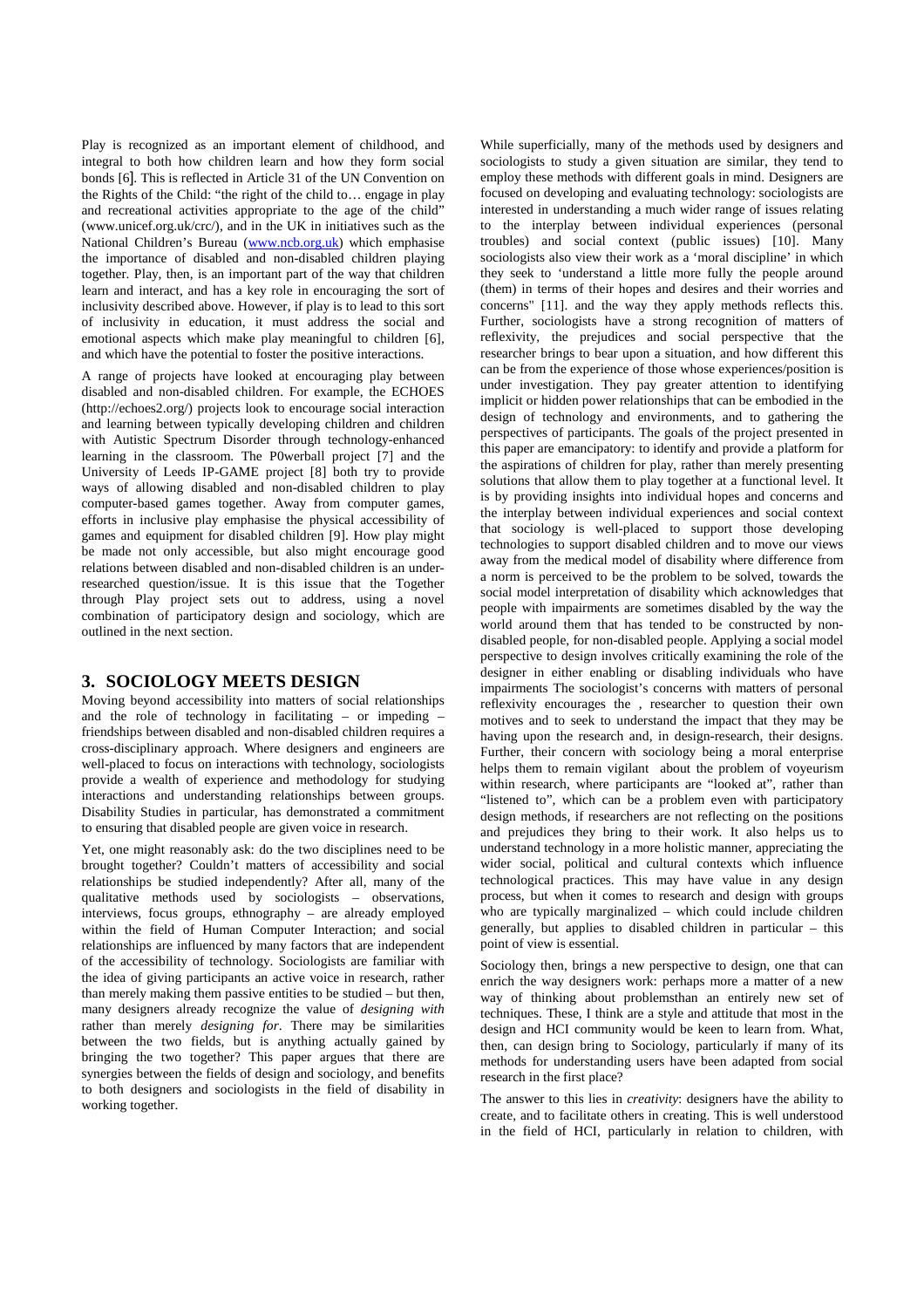Druin's concept of co-operative inquiry [12] where the process of designing with children becomes a way of better understanding them, and their needs. The challenges in doing research and designing with children are well-recognised [e.g. 13], particular when dealing with complex and emotive issues such as social relationships. Designing with children provides an indirect way of approaching the problem, and if we wish to understand children's aspirations, then allowing them to explore those aspirations by embodying them in prototype designs that can be tried out and reevaluated.

This, then, are the potential synergies between sociology and design: a moral attitude to design, and the ability to explore children's experiences and attitudes through creative exploration. It is this that the Together through Play project tries to bring together.

#### **4. TOGETHER THROUGH PLAY**

Together Through Play is a three year research project funded by the Leverhulme Trust to develop an understanding of children's needs and aspirations for inclusive play and the barriers (societal and environmental) that prevent these aspirations being realised. This is a piece of action research [14] that explores ways to facilitate meaningful play between disabled and non-disabled children, through a process of contextual inquiry and participatory design.

This project represents the first attempt to understand disabled and non-disabled children's aspirations for playing together and how the design of toys and games can support or hinder this. This builds upon previous work undertaken by researchers in the fields of Inclusive Design [8] and Inclusive Education [4], to further develop understanding of the social and emotional aspects of play, which have the potential to foster positive interactions between disabled and non-disabled children.

#### **4.1 Aims**

The aims of this study are to not only explore the physical accessibility of toys, games and play environments, but also disabled and non-disabled children's aspirations for playing together, through participatory design: actively involving them in developing and testing ideas.

The four key objectives are as follows:

1) To observe and interview children at participating schools to identify:

a. their experiences of inclusive play;

b. barriers to inclusive play; and

c. their aspirations for inclusive play.

2) To work with participating children to gather their ideas for improving meaningful play between disabled and non-disabled children;

3) To prototype and evaluate conceptual designs with participating schools; and

4) To derive guidelines for the design of toys/games/environments that facilitate meaningful play between disabled and non-disabled children, based on the experience gained in this project.

## **4.2 Methods**

While there has been much research on special methods and considerations when engaging children in design [13], the issue of engaging disabled children in the design process still remains under-researched, despite early efforts in the domain of Human Computer Interaction [15]. It is worth noting that the fields of engineering and medical technology are significantly less developed than the HCI field when it comes to designing with users, and with children in particular [16], and accordingly it is the fields of HCI and sociology that provide the methods used – although as we have already noted, the two fields use many of the same methods.

The project will provide case studies of involving both disabled and non-disabled children in the development of methods for inclusive play, which will be of benefit to future researchers and designers interested in working with children in the areas of inclusive play and the design of assistive technology in the future.

This research adopts Druin's co-operative inquiry approach [12] using the process of developing and evaluating designs with children as a basis for exploring their views. The main outcome of the research is not new technologies, products or designs per se (although these may be an outcome!), but through feedback and interaction with prototypes, a greater understanding of the children's aspirations for inclusive play and how this can be enabled than could be achieved through interviewing alone.

At each participating school, an existing friendship group of three children has been recruited, where at least one child has a statement of special educational needs owing to a physical impairment, and at least one child has no statement of special educational needs.

This research is not only interdisciplinary (involving engineers and sociologists), but transdisciplinary: recognising that there may be quite diverse perceptions of the "problems" to be addressed and working closely with those close to the "problem". As the researchers seek an in-depth understanding of the aspirations and barriers faced by a small number of disabled children and their friends, the sample is micro-representative, and results will lay the foundations for future studies that could extend the work to larger and more generalisable samples. Owing to the exploratory nature of the research, attention has been restricted to physical impairments, and no attempt has been made to capture a representative range of impairments: this is something that will need to be done in future studies.

A steering group of representatives from a range of organisations that work with disabled people, disabled people's own organizations, as well as children, parents and teachers involved in the project has been set up to help ensure that the views and concerns of the disabled community are reflected in the research.

At present, mind mapping activities and design-based workshops inspired by the work of Druin [12] are currently being developed further to enhance the curriculum at participating schools; to maximise the use of resources available in the local community and to nurture collaborations in the future. The researchers are taking a novel approach to collaborative working, for example, by engaging undergraduate students in the process of designing 'probes' for discussion in participating schools, and